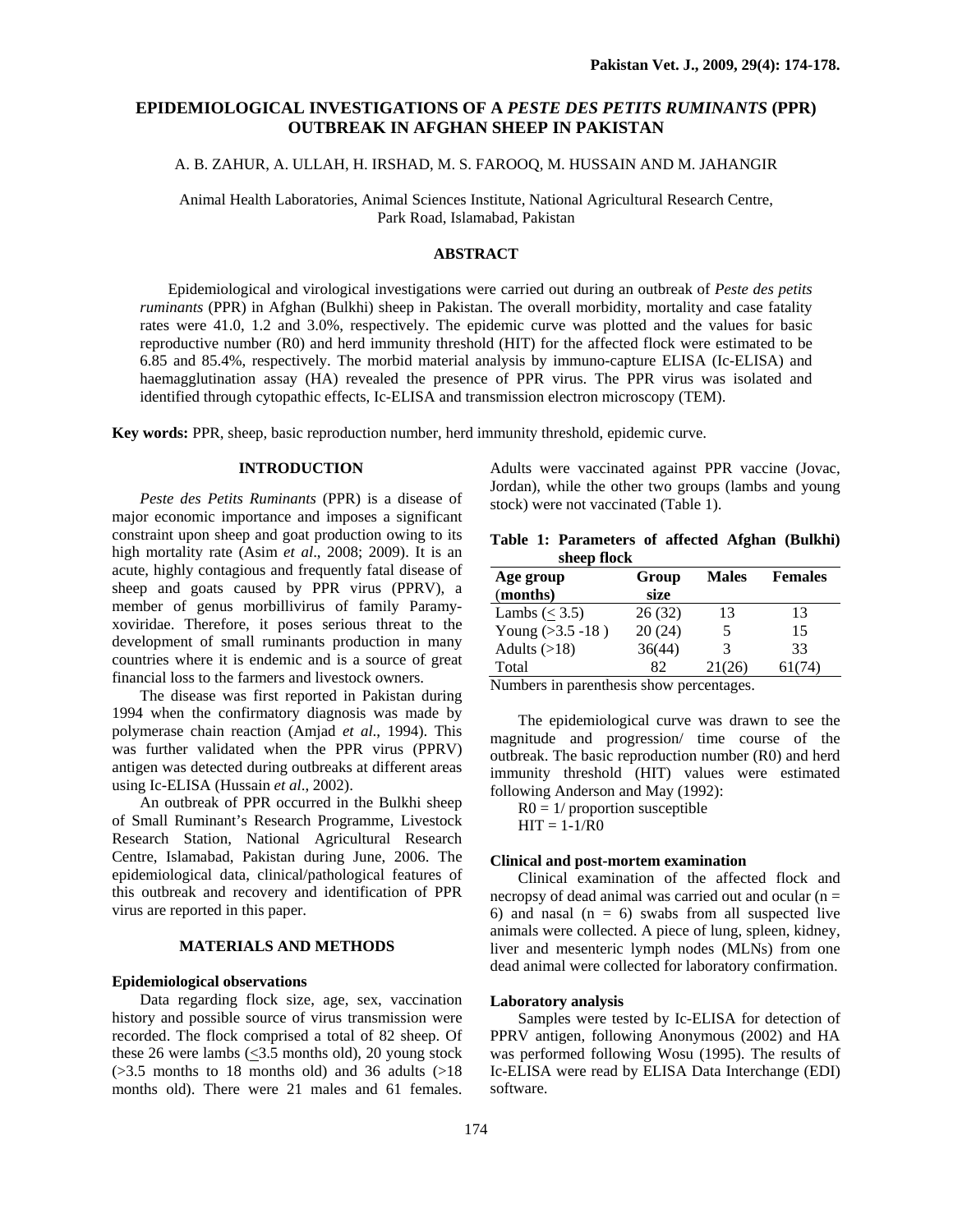| Table 2: Various epidemiological parameters of PPR infection in affected Afghan (Bulkhi) sheep flock |  |  |  |
|------------------------------------------------------------------------------------------------------|--|--|--|
|------------------------------------------------------------------------------------------------------|--|--|--|

| Age group (Months)   | Group size | <b>Vaccine historv</b> | <b>Morbidity</b> | <b>Mortality</b> | <b>Case fatality</b> |
|----------------------|------------|------------------------|------------------|------------------|----------------------|
| Lambs $(< 3.5)$      | 26         | No                     | 23 (88)          | (4)              | (4.4)                |
| Young $( >3.5 -18 )$ | 20         | No                     | 1(55)            |                  |                      |
| Adults $(>18)$       | 36         | Yes                    |                  |                  |                      |
| Total                | 82         | $- -$                  | 34 (41)          | (1.2)            | (3)                  |

Numbers in parenthesis show percentages.

 Samples positive by Ic-ELISA (from lungs, spleen and MLNs) were processed and cultured onto VERO cells (African Green Monkey Kidney cells) to obtain virus isolates following Ozkul *et al.* (2002). The PPRV was identified by cytopathic effects (CPE), Ic-ELISA for PPR virus and transmission electron microscopy (TEM), following standard operating procedures (SOPs).

## **RESULTS**

## **Epidemiological observations**

The flock consisted of 82 sheep of different age groups (Table 2). The vaccinated animals (36) did not experience any morbidity or mortality. Only the non vaccinated animals (46) experienced the disease. Of 26 lambs, one died resulting in a group case fatality of 4.4%. However, lambs experienced the highest morbidity of 88% (23/26), showing overt disease. There were 55% (11/20) cases among young stock. The overall morbidity, mortality and case fatality were 41, 1.2 and 3%, respectively (Table 2).

The epidemiological curve was plotted to see the pattern of outbreak (Fig. 1). It resembles a typical propagated outbreak with peaks of primary, secondary and tertiary generations of cases spaced by incubation period. The most probable period of exposure of the susceptible animals to PPRV was calculated from 3 to 5 days before the index case was identified (Fig. 1). The R0 and HIT values for affected flock were estimated to be 6.85 and 85.4%, respectively.

#### **Clinical and post-mortem findings**

The clinical examination of the affected animals revealed high fever (106-107°F), mild conjunctivitis, congestion of the third eye lids and mild ocular and nasal discharges (Fig. 2a). Erosive lesions were present on the inner side of the upper lip (Fig. 2b). All animals exhibited diarrhea. On the external examination, the carcass was dehydrated (sunken eyes) along with the soiling of hind quarters. While on internal examination red raw area was observed on the dental pad beneath the incisors. Both lungs were pneumonic particularly the cardiac lobe (Fig. 2c). Haemorrhages were seen on liver (Fig. 2d), kidneys, mucosal surface of abomasum (Fig. 2e) and on the mucosa of large intestine (Fig. 2g)



**Fig. 1: Epidemic curve of PPR outbreak in Afghan sheep: a) Most probable time of exposure to PPRV (day 3-5); b) Primary cases which acquired infection from index case on day 9. All expressed clinical signs after a 4-6 days incubation period; c) Secondary cases which acquired infection from primary cases. Most probably, these were infected between day 11-13; d) Tertiary cases. Intervention my have resulted in reduction in the number of cases evident by lower frequency of cases here.** 

and the intestinal contents were watery. Lymph nodes (LN) particularly the mesenteric lymph nodes (MLN) were found reactive (inflammed).

#### **Laboratory analysis**

All the ocular and nasal swabs and lungs, spleen and MLNs were tested positive for PPRV antigen by Ic-ELISA. The spleen and MLNs homogenates exhibited agglutination of chicken erythrocytes at the concentration of 0.5% ranging from1:8 to 1:16. However, the ocular and nasal swabs from live animals did not demonstrate HA activity.

The PPR virus was isolated from spleen and MLNs. The cytopathic effects (CPE) were observed on day 5 post-inoculation. Initially, there was rounding of cells and later on clumping and elongation of VERO cells (Fig. 3a, b, c). The PPRV was harvested when 80% of the cells showed CPE. The cell culture supernatant, when tested by Ic-ELISA, was positive for PPRV. The TEM displayed a virion with a lipid envelope (Fig. 3d).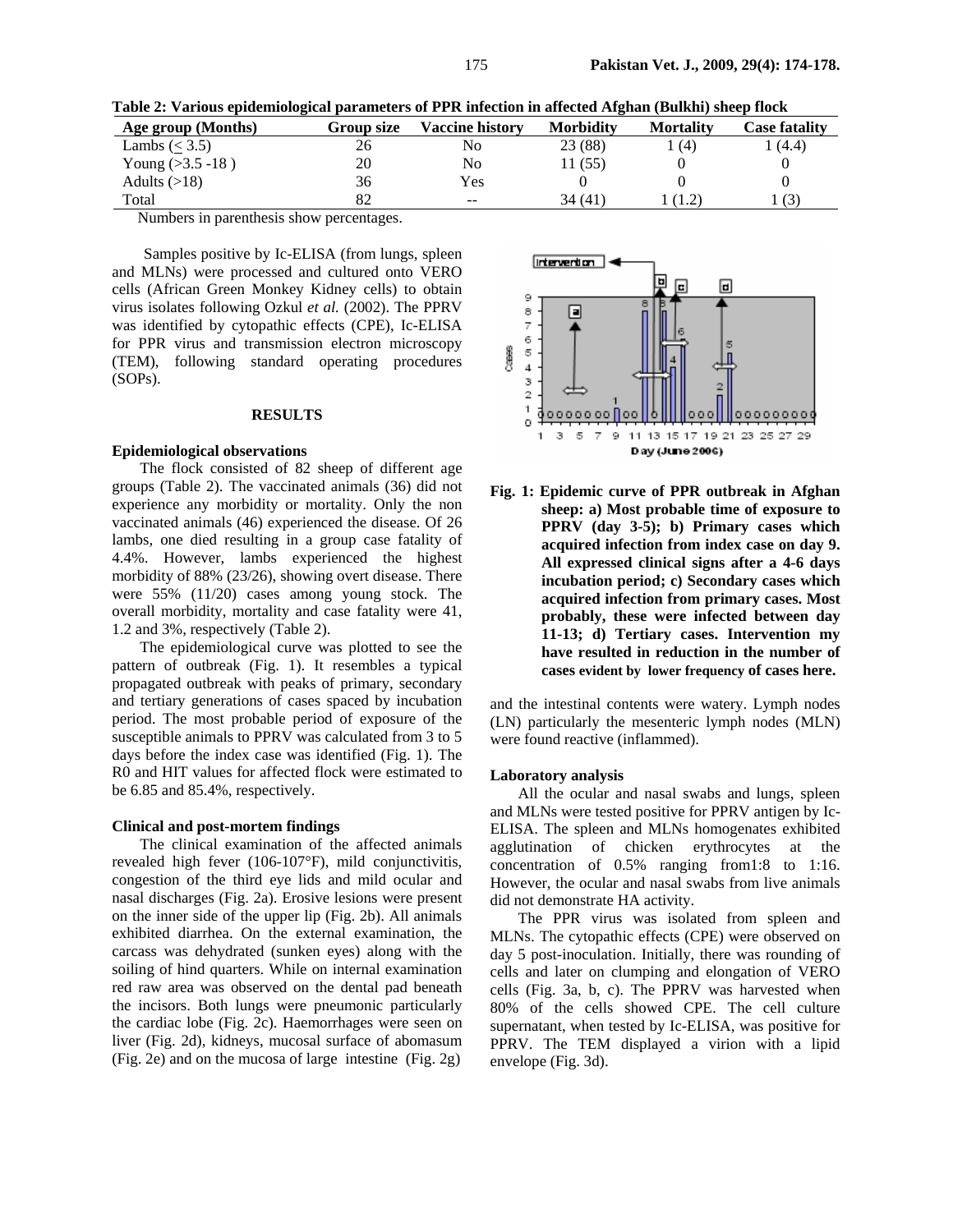





**d) Haemorrhages on liver** 



**b) Erosions on the inner side of upper lip** 



**e) Haemorrhages in abomasum** 



**c) Congestion of cardiac lobe of lungs** 



**g) Haemorrhages in large intestine** 

## **Fig. 2: Clinical signs and necropsy findings of PPR outbreak in Bulkhi sheep**

# **DISCUSSION**

PPR has been reported in sheep in a number of countries in the region including Afghanistan, Iran and India (Shaila *et al*., 1989; Majok, 2001; Abdollahpour *et al.,* 2006). Although the clinical and postmortem

findings may be sufficient for the diagnosis of PPR in the endemic areas, yet the laboratory confirmation is essential for definitive diagnosis. In the outbreak under study, the clinical signs, postmortem findings and epidemiological observations clearly indicated the presence of PPR virus. However, conjunctivitis/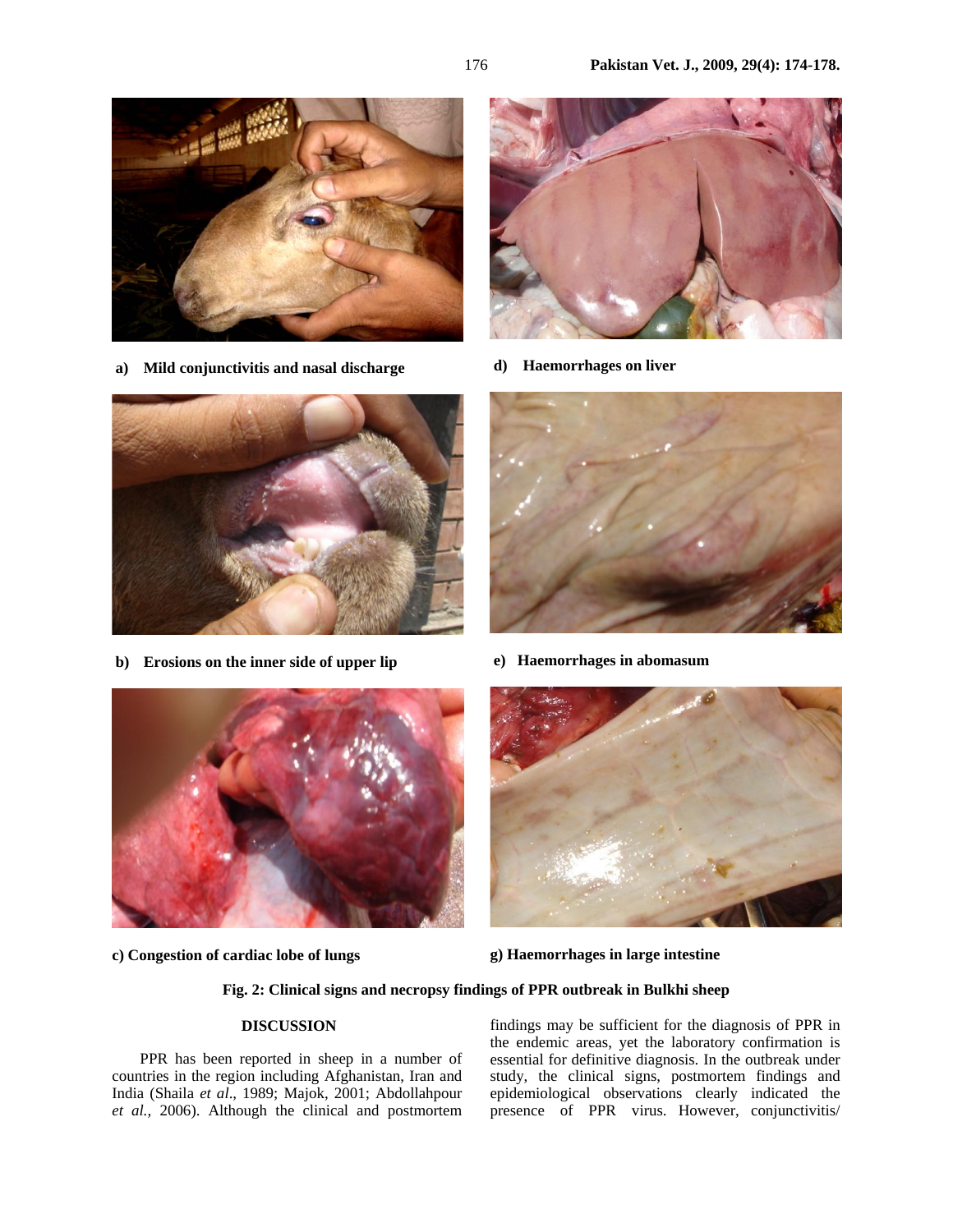

**a) CPE –Rounding of VERO cells** 



**b) CPE-Elongated VERO Cells** 



**c) CPE-Clumping of VERO Cells** 



- **d) Transmission Electron micrograph (TEM) of PPR virus**
- **Fig. 3: Cytopathic effects (CPE) on VERO cells due to PPRV and TEM of PPR virion isolated from Bulki sheep.**

 congestion of third eyelid along with ocular/ nasal discharge was very mild. Lung lesions in PPR, i.e., interstitial pneumonia are generally complicated by secondary infections. Such lesions are not seen in small ruminants suffering from rinderpest in the subcontinent (Abdollahpour *et al*., 2006).

The haemagglutination activity of the PPRV noticed in the present study using samples collected at necropsy further confirms the reports made earlier by Wosu (1995)*.* It may prove to be a very convenient and cost effective diagnostic tool in developing countries. The CPE produced by the PPR virus were very similar to those produced by rinderpest virus on VERO cells (Gopilo, 2005). Similar observations were made by Ozkul *et al.* (2002), who reported initial rounding of VERO cells and later on development of syncitia.

The Ic-ELISA proved suitable for both diagnosis from field samples and identification of PPRV in cell culture supernatant. The TEM of PPRV displayed a typical structure for family paramyxoviridae (Losos, 1989).

During the outbreak, the epidemic curve revealed that cases occurred over more than a single incubation periods. The shape and other features of an epidemic curve can suggest hypotheses about the time and source of exposure, the mode of transmission, the causative agent, incubation period and the efficacy of control measures (Dicker and Gathany, 1992). The outbreak had a successive series of peaks reflecting increasing or decreasing numbers of cases in each generation. The epidemic waned after three generations, probably because either the number of susceptible animals fell below some critical level, or the zoo-sanitary measures taken to control the disease became effective. The most probable period of exposure of the susceptible animals to PPRV ranges between 3 and 5 days when the index case must have been infected, perhaps during grazing with the other small ruminants. The R0 value indicates the transmissibility of a pathogen. The estimated R0 value (6.85) for PPRV seems to be very close to those for other morbillivirus. Anderson (1995) documented that the value of R0 varies with the virulence of the pathogen and susceptibility of the host population. It was further reported that rinderpest virus can establish infection in relatively small populations of susceptible species but large populations are necessary for the infection to sustain. In the present outbreak, the susceptible population was very small and the interventions were instituted on the  $4<sup>th</sup>$  day of the outbreak. This however, is not applicable for the field conditions where the chances of contact transmission are great (extensive production system) and farmers usually do not recognize the disease in its early stages.

Morbidity among lambs (88%) was on the higher side and mortality (1.2%) was almost negligible. Diallo (2006) reported that morbidity and mortality rates due to PPR may vary from 0 to 90% depending on the